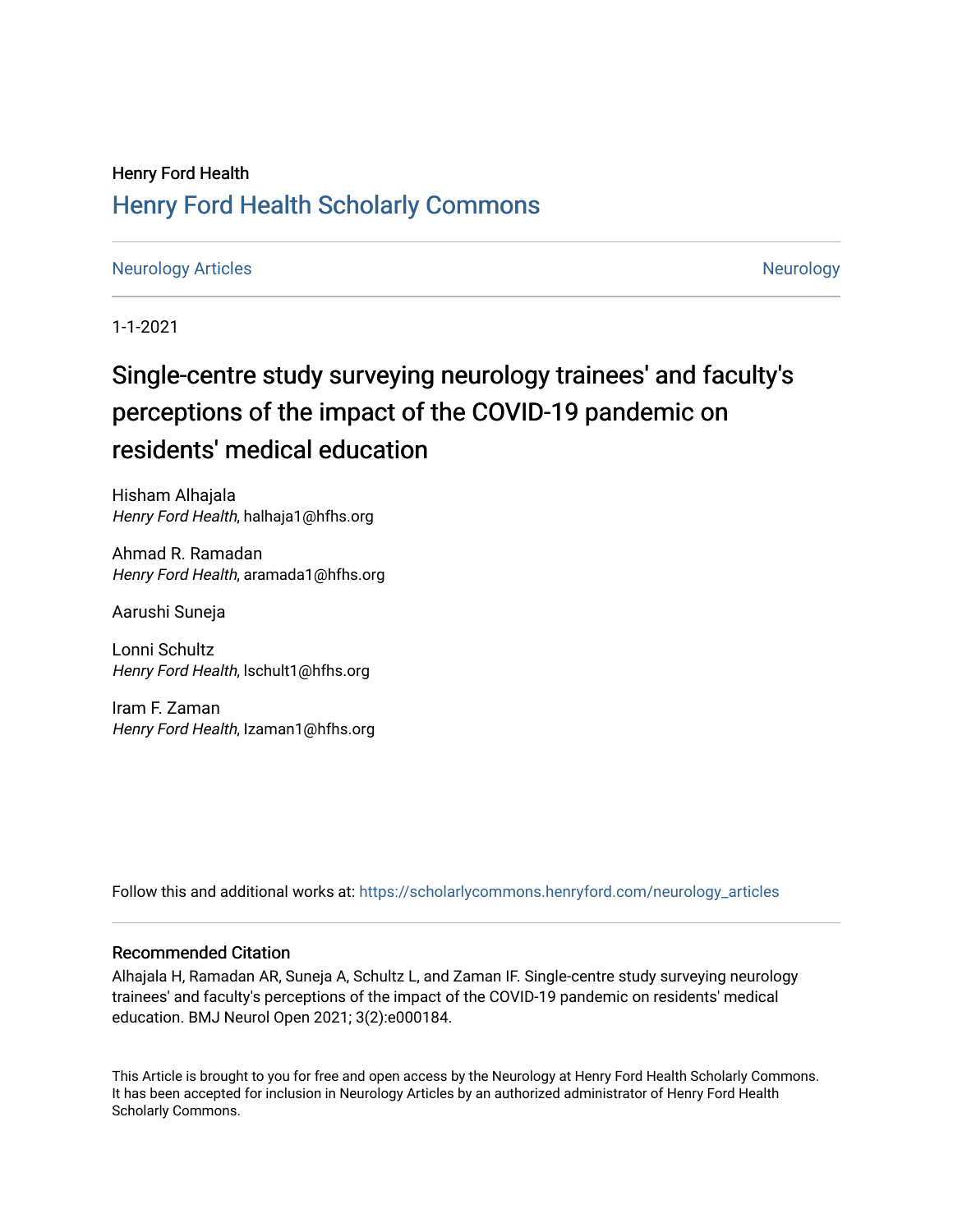# **Single-centre study surveying neurology trainees' and faculty's perceptions of the impact of the COVID-19 pandemic on residents' medical education**

Hisham Alhajala,<sup>1</sup> Ahmad Riad Ramadan,<sup>1</sup> Aarushi Suneja,<sup>2</sup> Lonni Schultz,<sup>1</sup> Iram F Zaman1

#### ABSTRACT

**Objective** To assess perceptions of our neurology residents and faculty regarding training experience and medical education during the early COVID-19 pandemic. Methods We distributed two online, voluntary and anonymous surveys to trainees and teaching faculty of our Neurology Department at Henry Ford Hospital. Surveys inquired about trainees' stress, well-being, clinical experience and satisfaction with medical education and available support resources during the first wave of the COVID-19 pandemic in Michigan (mid-March to June 2020).

Results A total of 17/31 trainees and 25/42 faculty responded to the surveys. Eight (47%) trainees reported high stress levels. Nine (57%) were redeployed to cover COVID-19 units. Compared with non-redeployed trainees, redeployed residents reported augmented medical knowledge (89% vs 38%, p=0.05). There was no difference in the two groups regarding overall satisfaction with residency experience, stress levels and didactics attendance. Twenty-one (84%) faculty felt that the redeployment interfered with trainees education but was appropriate, while 10 (59%) trainees described a positive experience overall. Both trainees and faculty believed the pandemic positively impacted trainees' experience by increasing maturity level, teamwork, empathy, and medical knowledge, while both agreed that increased stress and anxiety levels were negative outcomes of the pandemic. Twelve (70%) trainees and 13 (52%) faculty were interested in pursuing more virtual didactics in the future. Conclusion Our findings provide an objective assessment of residents' experience during the COVID-19 pandemic and can guide teaching programmes in their medical education response in the face of future global crises.

#### INTRODUCTION

The COVID-19 pandemic has changed healthcare systems across the USA and the world. In addition to the increased need for material and human resources, the pandemic presented practical and logistical challenges that disrupted medical education and training.<sup>12</sup> These challenges mandated a quick and effective response to transform traditional educational methods

while introducing novel methods for teaching and learning.<sup>3</sup> The state of Michigan, and particularly the Detroit metropolitan area, rose as one of the 'hot spots' in the country with a steep surge in the number of cases beginning in early March 2020. Henry Ford Health System (HFHS) adopted a quick plan in response to the severity of the situation and the increased number of patients afflicted with COVID-19. Across all departments, this response included modifications to residency and fellowship programme routine workflow and didactics in order to comply with social distancing measures and limit the exposure of trainees to confirmed or suspected cases. Previously, we described the organised response of our HFHS Department of Neurology response to the pandemic which included putting a moratorium on all 'non-essential' rotations, redeploying residents to provide care for patients in overwhelmed COVID-19 units, implementing teleneurology outpatient visits, and shifting to online learning modules and lectures.<sup>4</sup> In this study, we conducted two anonymous surveys: one distributed to our neurology trainees (residents and fellows) and one given to our neurology faculty, to assess and compare their perceptions of trainees' medical education, clinical experience and well-being during the pandemic. To our knowledge, this is the first study to objectively report both neurology trainee and teaching faculty perspectives on the challenges faced in education and work conditions during the early COVID-19 response.

#### **METHODS**

We conducted two anonymous, voluntary and confidential online surveys using SurveyMonkey from 1 June 2020 to 1 July 2020, intended to inquire about the period stretching from mid-March 2020 to June

**To cite:** Alhajala H, Ramadan AR, Suneja A*, et al*. Singlecentre study surveying neurology trainees' and faculty's perceptions of the impact of the COVID-19 pandemic on residents' medical education. *BMJ Neurology Open* 2021;3:e000184. doi:10.1136/ bmjno-2021-000184

► Additional supplemental material is published online only. To view, please visit the journal online [\(http://dx.doi.org/10.](http://dx.doi.org/10.1136/bmjno-2021-000184) [1136/bmjno-2021-000184](http://dx.doi.org/10.1136/bmjno-2021-000184)).

Received 04 June 2021 Accepted 18 November 2021

Check for updates

© Author(s) (or their employer(s)) 2021. Re-use permitted under CC BY-NC. No commercial re-use. See rights and permissions. Published by BMJ.

<sup>1</sup>Neurology, Henry Ford Health System, Detroit, Michigan, USA <sup>2</sup>Neurological Institute, Cleveland Clinic Foundation, Cleveland, Ohio, USA

Correspondence to Dr Hisham Alhajala; halhaja1@hfhs.org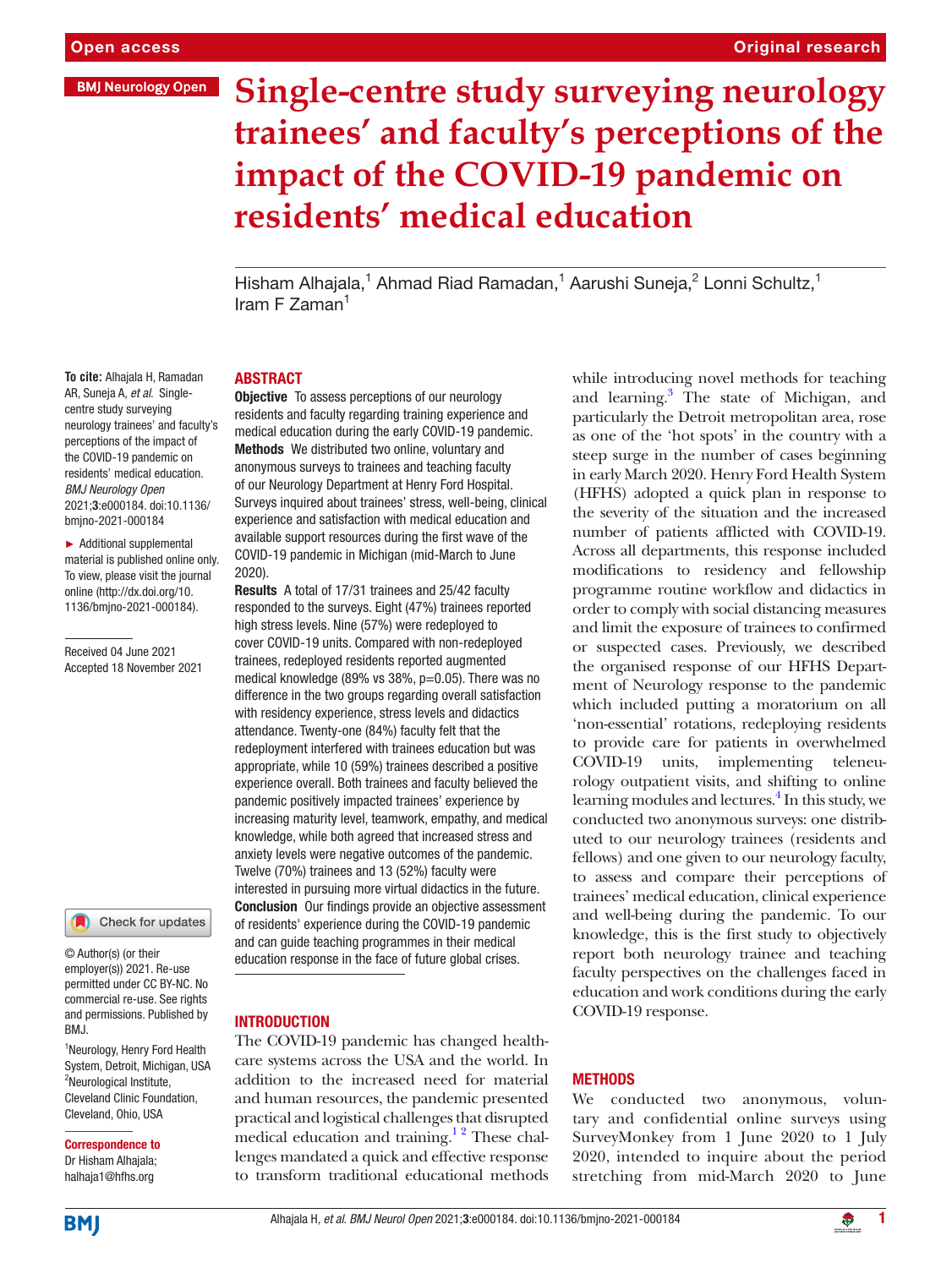2020, which corresponds to the first wave of the pandemic in Michigan. The trainees and faculty survey forms and the consent for participation can be found in [online](https://dx.doi.org/10.1136/bmjno-2021-000184) [supplemental tables 1 and 2](https://dx.doi.org/10.1136/bmjno-2021-000184), respectively. One survey was sent to neurology residents and fellows of all postgraduate year (PGY) levels. Another survey was sent to all teaching faculty within the Department of Neurology at HFHS. The study protocol was reviewed and approved by the Institutional Review Board of HFHS. Our goal was to assess the trainees' perception of their well-being, stress level and the effects of changes brought to their education on clinical and didactics grounds during the pandemic. We queried the faculty with similar questions to survey their opinions on trainees' well-being and the quality of the medical education they received during COVID-19. We also compared level of stress, lecture attendance, and overall satisfaction with the experiences in redeployed vs non-redeployed residents. Participants were electronically consented to take part in the study prior to answering the questions.

#### **Surveys**

#### Trainee survey

In order to protect respondent anonymity, the only demographic question that was asked to trainees was their level of training. The answers to each question were pooled in order to prevent tracing back answers to the individual respondent. The survey was made of 33 questions, spanning 5 categories: demographics (PGY level), wellness, experience with redeployment to COVID-19 units, medical/didactics education and perceived performance. Query formats were a combination of single-answer multiple choice questions (MCQs), multiple-answer MCQs and open-ended questions.

#### Faculty survey

This survey was made of 22 questions, the format of which was a combination of single-answer MCQs (satisfaction level, yes/no), multiple-answer MCQs and openended questions. The categories of questions were faculty demographics (number of years in practice, subspecialties, types of interaction with trainees such as inpatient, outpatient, research, didactics and mentoring), perception of trainees' well-being and satisfaction with trainees' education. Similar to the trainee survey, responses were pooled for each question, limiting the cross-referencing with demographic answers. Questions for both surveys are included in Exhibit X.

#### Statistical analysis

Statistics describing survey responses included sample sizes, percentages and the corresponding 95% CIs. Fisher's exact tests were done for comparisons of redeployed and non-deployed residents experiences. The impact of the pandemic on medical training from trainees and faculty responses were compared using Fisher's exact tests.

#### **RESULTS Demographics**

In March 2020 to July 2020, the HFHS Neurology Department had 31 trainees (24 residents, and 7 fellows across 3 subspecialties) and 42 teaching faculty. A total of 17/31 (54.8%) of Neurology Department trainees completed the survey. Trainee surveys were sent to all postgraduate year (PGY) residents and fellows [\(table](#page-3-0) 1). Survey participation was rather evenly distributed across PGY levels. A total of  $25/42$  (60%) supervising neurology faculty completed the faculty survey. Faculty respondents spanned all neurological subspecialties available at HFHS. Of the participating faculty, all but one worked full time. Regarding faculty practice experience, four (16%) of the faculty had 1–3 years of practice, nine (36%) had 4–10 years, nine (36%) had 11–20 years and three (12%) had more than 20 years of experience. All but 1 faculty member routinely interacted with trainees, with 20  $(80\%)$  interacting through didactics, 17  $(68\%)$ through mentorship, 17 (68%) in the outpatient setting, 14 (56%) in the inpatient setting and 13 (52%) through research ([table](#page-3-0) 1).

#### Trainee survey

The personal stress level during the COVID-19 outbreak was high for 8 (47%) of the residents, moderate for 8  $(47\%)$ , and low for 1  $(6\%)$ ; whereas family stress level was extremely high for 4 (24%), high for 8 (47%), and moderate for 5 (29%) of the trainees. All residents were aware of how to access emotional support resources, with 14 (82%) of them being at least satisfied with the resources made available to them. None of the residents reported violating their clinical work hours. Three residents were confirmed or suspected to have contracted COVID-19. Of these residents, two were satisfied with the amount of time-off they received and one had a neutral response [\(table](#page-4-0) 2 and [online supplemental table 3](https://dx.doi.org/10.1136/bmjno-2021-000184)).

Regarding work allocation, nine (53%) of the residents were redeployed to a COVID-19 unit and all of them were satisfied/very satisfied with the supervision on COVID-19 units, the personal protective equipment (PPE) provided, the overall effort to decrease exposure, and the nursing staff support. All found their time on COVID-19 units at least moderately fulfilling.

When asked if they agreed that the amount of work was overwhelming during the pandemic, two (12%) residents agreed with the statement, seven  $(41\%)$  were neutral, five (29%) disagreed and three (18%) strongly disagreed. All but one resident were at least satisfied with their overall performance during the COVID-19 outbreak. While 10 (59%) residents responded that their overall experience was positive during the outbreak, 4 (24%) had a neutral experience and 3 (18%) had a negative experience.

When asked about the positive ways that the pandemic had contributed to their training experience, 11 (65%) answered solidarity/teamwork, 11 (65%) indicated expanded medical knowledge/skills, 9 (53%) indicated increased maturity and 9 (53%) answered enhanced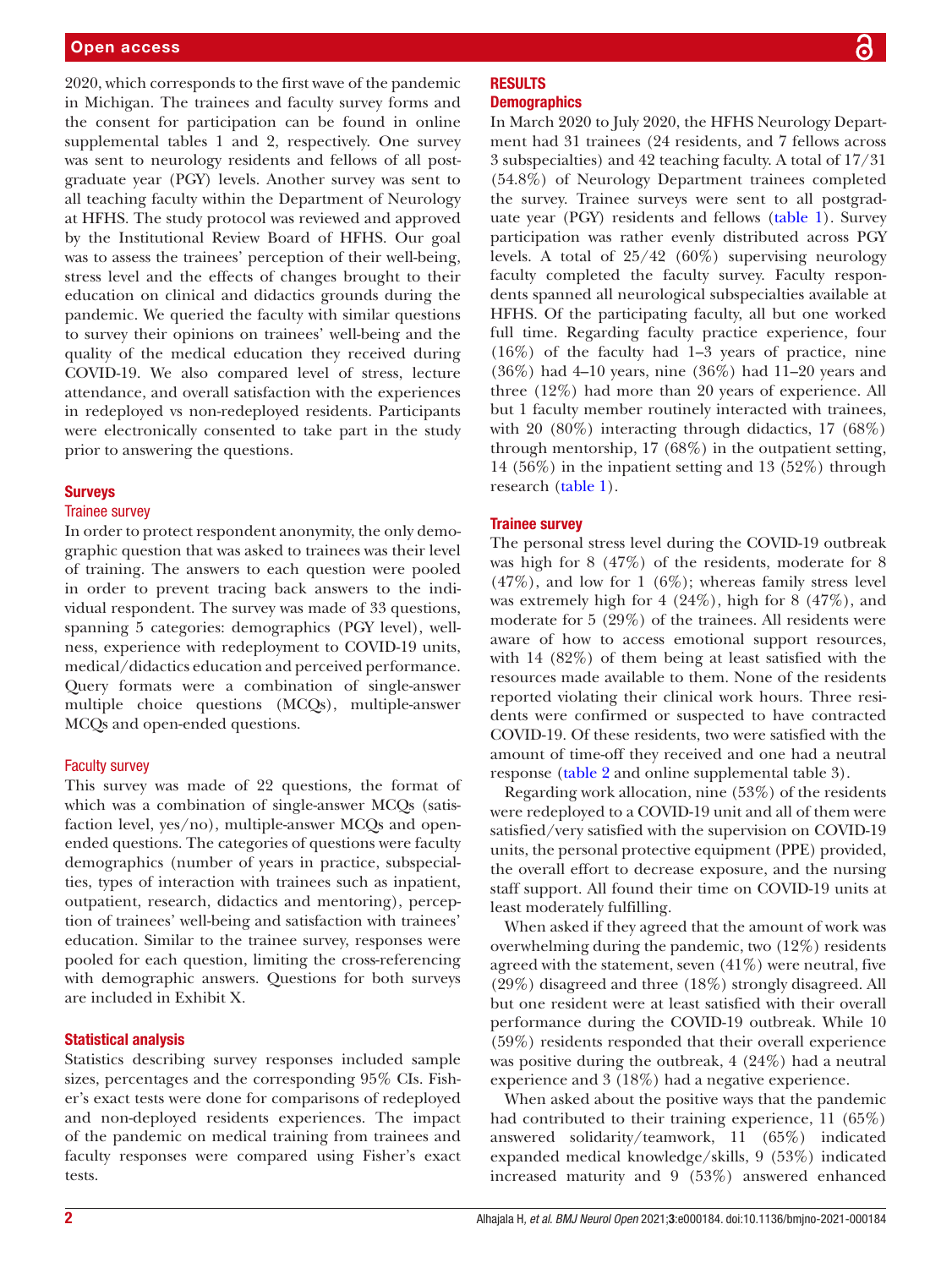<span id="page-3-0"></span>

| Table 1 Characteristics of surveyed trainees and faculty         |                                  |          |
|------------------------------------------------------------------|----------------------------------|----------|
| Trainees (N=17)                                                  |                                  |          |
| Level of training                                                | PGY1                             | 3(18%)   |
|                                                                  | PGY <sub>2</sub>                 | 4(24%)   |
|                                                                  | PGY <sub>3</sub>                 | 4 (24%)  |
|                                                                  | PGY4                             | 3(18%)   |
|                                                                  | PGY <sub>5</sub>                 | 1(6%)    |
|                                                                  | PGY <sub>6</sub>                 | 2(12%)   |
| Are you a graduating resident/fellow?                            | Yes                              | 5 (29%)  |
|                                                                  | No                               | 12 (71%) |
| Were you redeployed to a COVID-19 unit?                          | Yes                              | 9(53%)   |
|                                                                  | <b>No</b>                        | 8(4%)    |
| Did you test positive for COVID-19 or were you suspected to have | Yes                              | 3(18%)   |
| COVID-19?                                                        | No                               | 14 (82%) |
| Faculty (N=25)                                                   |                                  |          |
| Years of practice                                                | 1-3 years                        | 4 (16%)  |
|                                                                  | 4-10 years                       | 9(36%)   |
|                                                                  | $11-20$ years                    | 9(36%)   |
|                                                                  | >20 years                        | 3(12%)   |
| Subspecialty                                                     | Epilepsy                         | 3(12%)   |
|                                                                  | General neurology                | 1(4%)    |
|                                                                  | Headache and facial pain         | 1(4%)    |
|                                                                  | <b>Movement disorders</b>        | 1(4%)    |
|                                                                  | Multiple sclerosis/autoimmune    | 2(8%)    |
|                                                                  | Neuro-oncology                   | 2(8%)    |
|                                                                  | Neurocritical care               | 1(4%)    |
|                                                                  | Neurocritical care/vascular      | 1(4%)    |
|                                                                  | Neurointerventional              | 1(4%)    |
|                                                                  | Neuromuscular                    | 7 (28%)  |
|                                                                  | Neuromuscular/MS                 | 1(4%)    |
|                                                                  | Vascular neurology               | 4 (16%)  |
| Full time?                                                       | Yes                              | 24 (96%) |
|                                                                  | No                               | 1(4%)    |
| Do you routinely interact with residents?                        | <b>Yes</b>                       | 24 (96%) |
|                                                                  | <b>No</b>                        | 1(4%)    |
| In what capacity do you routinely interact with residents?       | Mentorship                       | 17 (68%) |
|                                                                  | Direct supervision in outpatient | 17 (68%) |
|                                                                  | Direct supervision in inpatient  | 14 (56%) |
|                                                                  | <b>Didactics</b>                 | 20 (80%) |
|                                                                  | Research                         | 13 (52%) |

MS, multiple sclerosis; PGY, postgraduate year.

empathy. When asked about the negative impact the pandemic had on their experience, 14 (82%) responded increased stress, 8 (47%) fear/anxiety and 5 (29%) reduced productivity [\(table](#page-4-0) 2 and [online supplemental](https://dx.doi.org/10.1136/bmjno-2021-000184) [table 3\)](https://dx.doi.org/10.1136/bmjno-2021-000184).

#### Responses of redeployed versus non-redeployed trainees

Residents who were redeployed to COVID-19 units and those who were not were compared for their responses to their personal stress level, family stress level, lecture attendance, overall satisfaction with the experience, and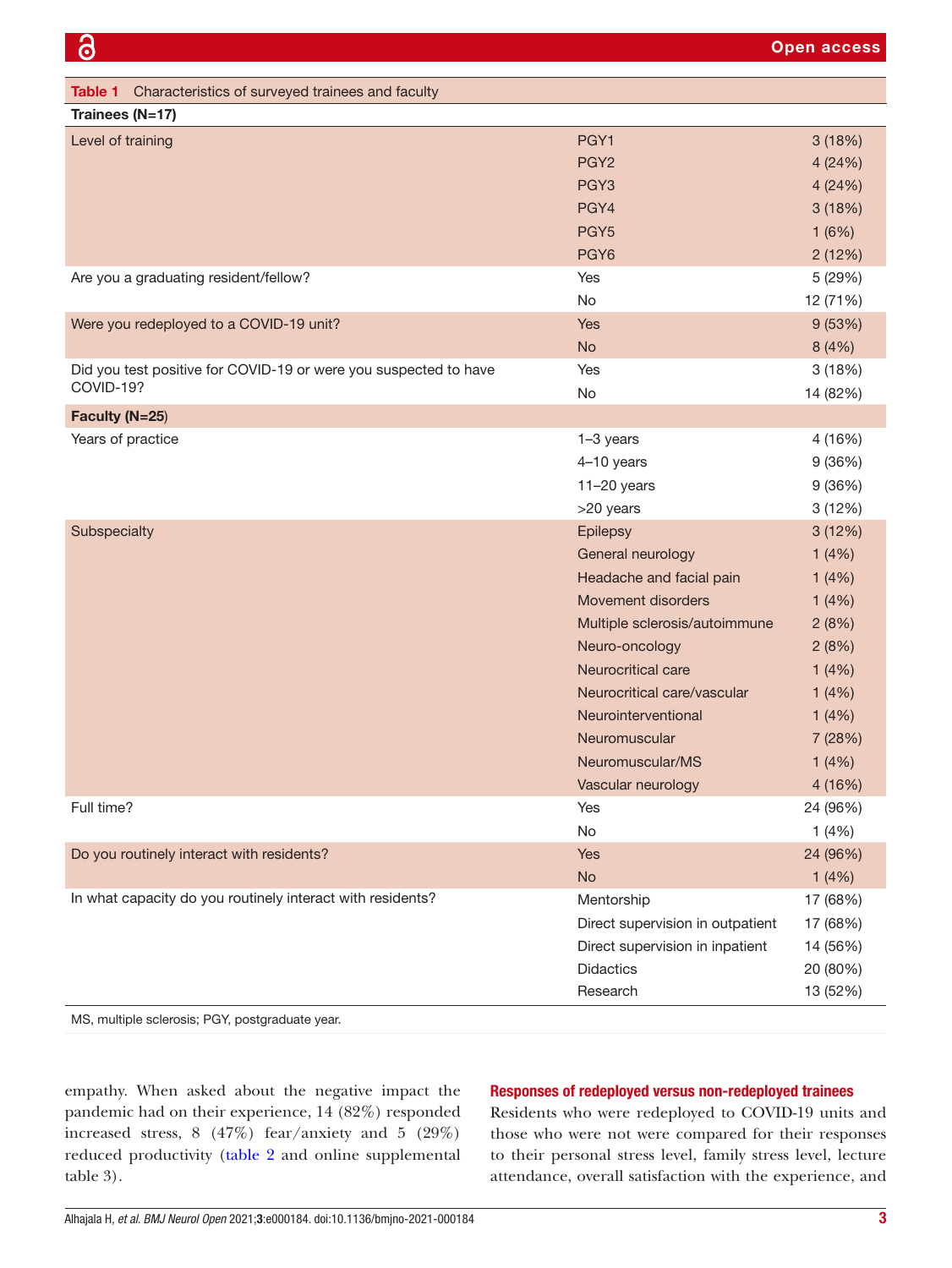<span id="page-4-0"></span>

| Table 2 Trainees survey results. (complete responses to all questions can be found in the online supplemental table 3)                            |                                       |           |  |  |  |
|---------------------------------------------------------------------------------------------------------------------------------------------------|---------------------------------------|-----------|--|--|--|
| Question                                                                                                                                          | <b>Response</b>                       | $(N=17)$  |  |  |  |
| What was your stress level during the COVID-19 outbreak?                                                                                          | High                                  | 8 (47%)   |  |  |  |
|                                                                                                                                                   | Moderate                              | 8 (47%)   |  |  |  |
|                                                                                                                                                   | Low                                   | 1(6%)     |  |  |  |
| What was your family's stress level during the COVID-19 outbreak?                                                                                 | Extremely high                        | 4 (24%)   |  |  |  |
|                                                                                                                                                   | High                                  | 8 (47%)   |  |  |  |
|                                                                                                                                                   | Moderate                              | 5 (29%)   |  |  |  |
| Were you aware of how to access emotional support resources?                                                                                      | <b>Yes</b>                            | 17 (100%) |  |  |  |
| How satisfied were you with the resources for emotional support made available<br>to you?                                                         | Neither satisfied nor<br>dissatisfied | 3(18%)    |  |  |  |
|                                                                                                                                                   | Satisfied                             | 9(53%)    |  |  |  |
|                                                                                                                                                   | Very satisfied                        | 5 (29%)   |  |  |  |
| How satisfied were you with the supervision you received on COVID-19 units?*                                                                      | <b>Satisfied</b>                      | 4(44%)    |  |  |  |
|                                                                                                                                                   | Very satisfied                        | 5 (56%)   |  |  |  |
| How satisfied were you with the availability and quality of disinfectants and PPE<br>(gowns, masks, gloves, eye shields, etc) on COVID-19 units?* | Neither satisfied nor<br>dissatisfied | 1(11%)    |  |  |  |
|                                                                                                                                                   | Satisfied                             | 6 (67%)   |  |  |  |
|                                                                                                                                                   | Very satisfied                        | 2(22%)    |  |  |  |
| How satisfied were you with the efforts made by the supervising faculty to                                                                        | <b>Satisfied</b>                      | 3(33%)    |  |  |  |
| decrease your exposure while on COVID-19 units?*                                                                                                  | Very satisfied                        | 6 (67%)   |  |  |  |
| How satisfied were you with the level of support provided by the nursing staff on                                                                 | Satisfied                             | 5 (56%)   |  |  |  |
| COVID-19 units?*                                                                                                                                  | Very satisfied                        | 4 (44%)   |  |  |  |
| Did you find your time during COVID-19 redeployment to be fulfilling?*                                                                            | A great deal                          | 2(22%)    |  |  |  |
|                                                                                                                                                   | A lot                                 | 4(44%)    |  |  |  |
|                                                                                                                                                   | Moderately                            | 3(33%)    |  |  |  |
| Did you violate clinical work hours during the pandemic?                                                                                          | No                                    | 17 (100%) |  |  |  |
| Whether deployed to a COVID-19 unit or not, do you agree with the statement                                                                       | Agree                                 | 2(12%)    |  |  |  |
| 'the amount of work was overwhelming during the pandemic'?                                                                                        | Neither agree nor disagree            | 7 (41%)   |  |  |  |
|                                                                                                                                                   | <b>Disagree</b>                       | 5(29%)    |  |  |  |
|                                                                                                                                                   | Strongly disagree                     | 3(18%)    |  |  |  |
| During COVID-19 pandemic, how often were you able to attend didactics                                                                             | Close to 25%                          | 1(6%)     |  |  |  |
| virtually?                                                                                                                                        | Close to 50%                          | 2(12%)    |  |  |  |
|                                                                                                                                                   | Close to 75%                          | 10 (59%)  |  |  |  |
|                                                                                                                                                   | Close to 75%                          | 4 (24%)   |  |  |  |
| How satisfied were you with the convenience of attending lectures virtually?                                                                      | <b>Dissatisfied</b>                   | 2(12%)    |  |  |  |
|                                                                                                                                                   | Neither satisfied nor<br>dissatisfied | 1(6%)     |  |  |  |
|                                                                                                                                                   | Satisfied                             | 10 (59%)  |  |  |  |
|                                                                                                                                                   | Very satisfied                        | 4 (24%)   |  |  |  |
| Were you provided with on-line resources (AAN resources, PowerPoints,                                                                             | Yes                                   | 16 (94%)  |  |  |  |
| electronic modules) to use during the pandemic?                                                                                                   | <b>No</b>                             | 1(6%)     |  |  |  |
| In a typical week during the pandemic, whether at work or outside of work, how                                                                    | $1-2$ days                            | 5 (29%)   |  |  |  |
| often would you access the aforementioned on-line resources provided?                                                                             | $3 - 4$ days                          | 8 (47%)   |  |  |  |
|                                                                                                                                                   | 5-6 days                              | 3(18%)    |  |  |  |
|                                                                                                                                                   | <b>Never</b>                          | 1(6%)     |  |  |  |

Continued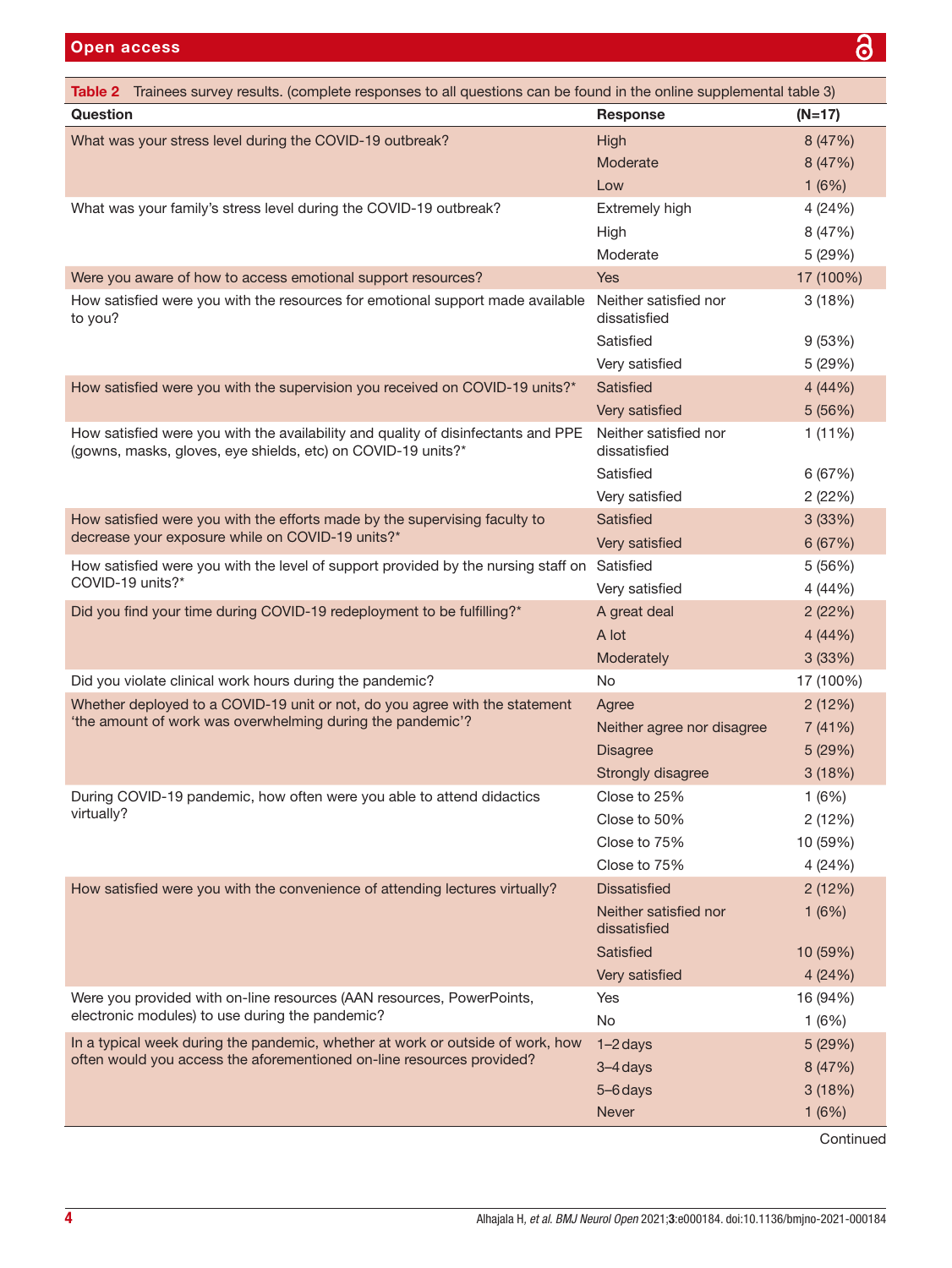| <b>Table 2</b> Continued                                                                                                          |                                                                       |          |
|-----------------------------------------------------------------------------------------------------------------------------------|-----------------------------------------------------------------------|----------|
| <b>Question</b>                                                                                                                   | <b>Response</b>                                                       | $(N=17)$ |
| How satisfied are you overall with your performance as a resident/fellow during<br>the pandemic?                                  | Neither satisfied nor<br>dissatisfied                                 | 1(6%)    |
|                                                                                                                                   | Satisfied                                                             | 12 (71%) |
|                                                                                                                                   | Very satisfied                                                        | 4(24%)   |
| Describe how the pandemic has affected your overall experience as a resident.                                                     | It was a negative<br>experience - a stressful and<br>compromising one | 3(18%)   |
|                                                                                                                                   | It was a neutral experience-I<br>am indifferent                       | 4 (24%)  |
|                                                                                                                                   | It was a positive<br>$experience - a$ fulfilling and<br>inspiring one | 10(59%)  |
| *Among residents/fellows redeployed to COVID-19 units.<br>AAN, American Academy of Neurology: PPE, personal protective equipment. |                                                                       |          |

ways the COVID-19 outbreak affected their experiences. Residents who were redeployed reported a positive effect on expanded medical knowledge/skills relative to nonredeployed residents (89% vs 38%, p=0.05). Although not statistically significant, redeployed residents were also less likely to report decreased self-confidence as a negative impact of the pandemic compared with non-redeployed residents ( $0\%$  vs  $38\%$ , p=0.082). There was no significant difference in the two groups regarding overall satisfaction with residency experience, personal or family stress levels, and ability to attend didactics [\(table](#page-6-0) 3).

#### Faculty survey

During the COVID-19 outbreak, 22 (88%) surveyed faculty members had significant interactions with residents, with 10 (40%) interacting through didactics, 8 (32%) through mentorship, 14 (56%) in the outpatient setting, 13 (52%) in the inpatient setting and 12 (48%) through research ([table](#page-8-0) 4).

While nine (36%) faculty members witnessed emotional distress in residents, two of them were directly approached by trainees for emotional support [\(table](#page-8-0) 4). Regarding medical education, 13 (52%) of the faculty were satisfied/ very satisfied with the didactics given to trainees during the COVID-19 outbreak, 9 (36%) were neutral, and 3 (12%) were dissatisfied/very dissatisfied. When asked their opinion about the impact that the pandemic had on residents' education, 9 responses (36%) were positive, 8 (32%) were neutral, and 8 (32%) were negative. When asked about whether redeployment had interfered significantly with resident education, 4 (16%) of the faculty answered not at all, 11 (44%) said a little, 7 (28%) said moderately and 3 (12%) said a lot. When asked about the positive ways the pandemic had contributed to residents' experiences, 21 (84%) of the faculty said solidarity/teamwork, 19 (76%) enhanced empathy, 16 (64%) increased maturity and 12 (48%) expanded medical knowledge/ skills [\(table](#page-9-0) 5). When asked about the negative ways the

pandemic had contributed to residents' experiences, 18 (72%) responded increased stress, 18 (72%) fear/anxiety and 11 (44%) feeling overwhelmed. Responses for these and other questions can be found in tables [4 and 5.](#page-8-0)

#### Trainee and faculty responses

Both residents and faculty were asked about the positive and negative ways the pandemic contributed to the residents' experience. For the positive ways, residents had higher rates for expanded medical knowledge/skills  $(65\% \text{ vs } 48\%)$  and greater clinical competence  $(41\% \text{ vs } 48\%)$ 32%), while faculty responded with higher rates for solidarity teamwork (84% vs 65%), increased maturity level  $(64\% \text{ vs } 53\%),$  heightened assertiveness  $(32\% \text{ vs } 12\%)$ and enhanced empathy (76% vs 53%). However, none of these differences were statistically significant between the two groups. For the negative ways, residents responded with higher rates for increased stress (82% vs 72%) and decreased self-confidence (18% vs 8%), while faculty had higher rates for fear/anxiety (72% vs 47%), feeling overwhelmed  $(44\% \text{ vs } 24\%)$ , and decreased sleep  $(16\% \text{ vs } 24\%)$ 0%). Again, none of these differences reached statistical significance [\(table](#page-9-0) 5).

#### **DISCUSSION**

To adapt to the rapidly changing landscape brought by the early COVID-19 pandemic, health systems had to reorganise their operations at all levels, such as clinical care in outpatient and inpatient settings, visitation limitations, screening of patients, visitors and employees, procurement and rationing of PPE, and deferment and cancellation of elective procedures and surgeries. Teaching programmes all over the country were also impacted and had to undergo temporary restructuring to limit potential exposure of trainees to a virus of which little was known and to funnel manpower to those areas of hospitals in dire need of medical personnel.<sup>[5](#page-10-3)</sup> We have previously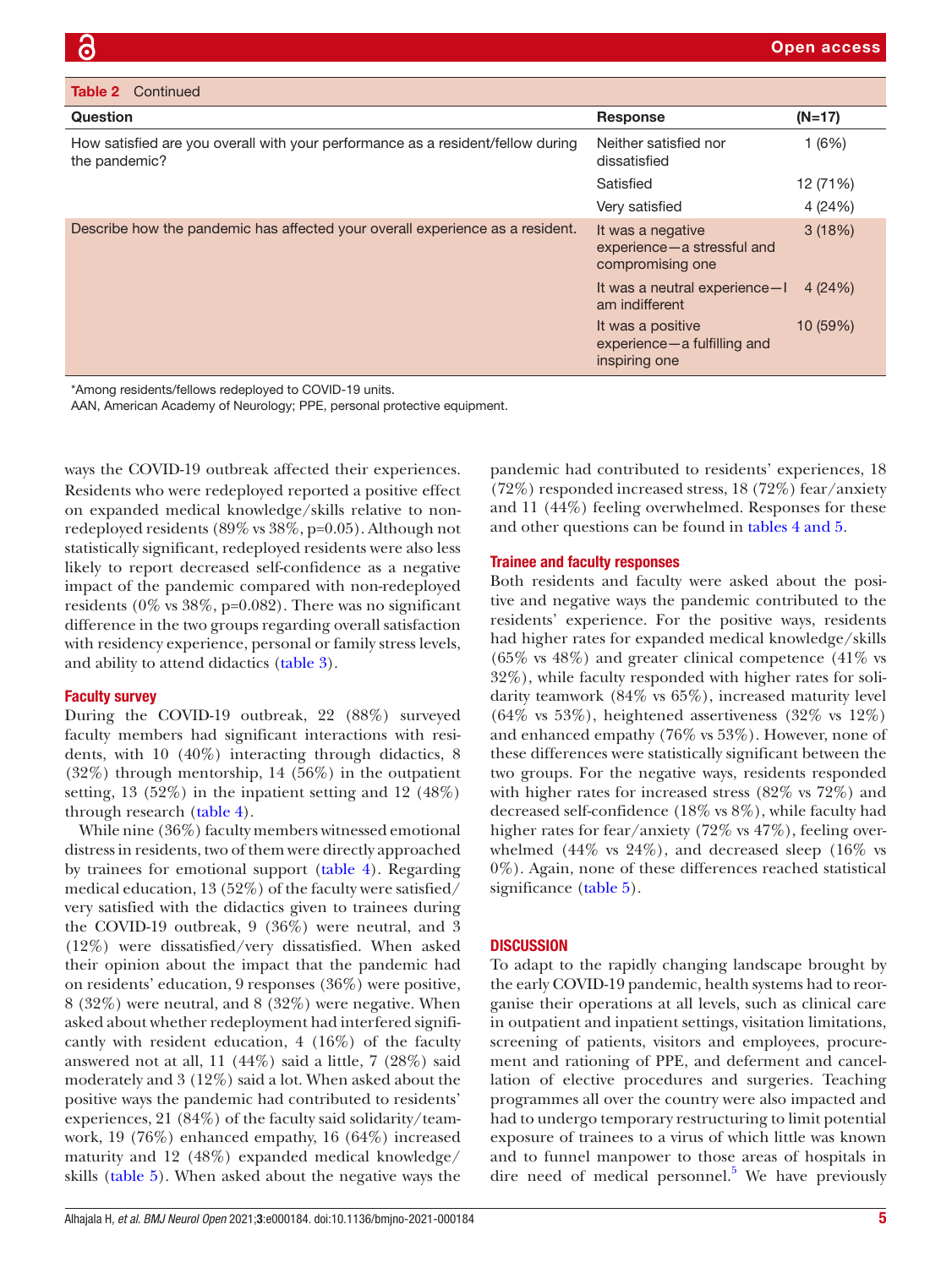<span id="page-6-0"></span>

| Table 3 Comparing redeployed and non-redeployed trainees' responses                                                       |                                                       |                                      |          |         |  |
|---------------------------------------------------------------------------------------------------------------------------|-------------------------------------------------------|--------------------------------------|----------|---------|--|
| <b>Question</b>                                                                                                           | <b>Response</b>                                       | Non-redeployed Redeployed<br>$(N=8)$ | $(N=9)$  | P value |  |
| What was your stress level during the COVID-19 outbreak?                                                                  | High                                                  | 4(50%)                               | 4(44%)   | >0.99   |  |
|                                                                                                                           | Moderate                                              | 4 (50%)                              | 4(44%)   |         |  |
|                                                                                                                           | Low                                                   | $0(0\%)$                             | 1(11%)   |         |  |
| What was your family's stress level during the COVID-19                                                                   | Extremely high                                        | 3(38%)                               | 1(11%)   | 0.574   |  |
| outbreak?                                                                                                                 | High                                                  | 3(38%)                               | 5 (56%)  |         |  |
|                                                                                                                           | Moderate                                              | 2(25%)                               | 3(33%)   |         |  |
| Do you agree with the statement "the amount of work was                                                                   | Agree                                                 | 2(25%)                               | $0(0\%)$ | 0.444   |  |
| overwhelming during the pandemic"?                                                                                        | Neither agree nor<br>disagree                         | 5(63%)                               | 2(22%)   |         |  |
|                                                                                                                           | <b>Disagree</b>                                       | 2(25%)                               | 3(33%)   |         |  |
|                                                                                                                           | Strongly disagree                                     | 1(13%)                               | 2(22%)   |         |  |
| How satisfied are you overall with your performance as a                                                                  | <b>Dissatisfied</b>                                   | $0(0\%)$                             | $0(0\%)$ |         |  |
| resident/fellow during the pandemic?                                                                                      | Neither satisfied nor<br>dissatisfied                 | 1 (13%)                              | $0(0\%)$ | 0.772   |  |
|                                                                                                                           | Satisfied                                             | 5(63%)                               | 7 (78%)  |         |  |
|                                                                                                                           | Very satisfied                                        | 2(25%)                               | 2(22%)   |         |  |
| During COVID-19 pandemic, how often were you able to                                                                      | Close to 25%                                          | 1(13%)                               | $0(0\%)$ | 0.302   |  |
| attend didactics virtually?                                                                                               | Close to 50%                                          | 1(13%)                               | 1(11%)   |         |  |
|                                                                                                                           | Close to 75%                                          | 3(38%)                               | 7 (78%)  |         |  |
|                                                                                                                           | Always                                                | 3(38%)                               | 1(11%)   |         |  |
| In what positive ways has the pandemic contributed to your Increased maturity<br>experience?                              | level                                                 | 5(63%)                               | 4 (44%)  | 0.637   |  |
|                                                                                                                           | Solidarity teamwork                                   | 6 (75%)                              | 5 (56%)  | 0.620   |  |
|                                                                                                                           | Greater clinical<br>competence                        | 2(25%)                               | 5(56%)   | 0.335   |  |
|                                                                                                                           | Expanded medical<br>knowledge skill                   | 3(38%)                               | 8 (89%)  | 0.050   |  |
|                                                                                                                           | Heightened<br>assertiveness                           | 2(25%)                               | $0(0\%)$ | 0.206   |  |
|                                                                                                                           | Enhanced empathy                                      | 4 (50%)                              | 5 (56%)  | >0.99   |  |
|                                                                                                                           | Increased<br>productivity                             | 2(25%)                               | $0(0\%)$ | 0.206   |  |
|                                                                                                                           | None                                                  | 1(13%)                               | $0(0\%)$ | 0.471   |  |
| In what negative ways has the pandemic contributed to<br>your experience?                                                 | <b>Increased stress</b><br>level                      | 7 (78%)                              | 7 (88%)  | >0.99   |  |
|                                                                                                                           | Fatigue                                               | 3(33%)                               | 1(13%)   | 0.576   |  |
|                                                                                                                           | Fear anxiety                                          | 4(44%)                               | 4 (50%)  | >0.99   |  |
|                                                                                                                           | Decreased self<br>confidence                          | $0(0\%)$                             | 3(38%)   | 0.082   |  |
|                                                                                                                           | Feeling overwhelmed 2 (22%)                           |                                      | 2(25%)   | >0.99   |  |
|                                                                                                                           | Hopelessness                                          | $0(0\%)$                             | 2(25%)   | 0.206   |  |
|                                                                                                                           | Decreased<br>productivity                             | 3(33%)                               | 2(25%)   | >0.99   |  |
| Do you feel it has been the leadership's priority to decrease<br>exposure for neurology trainees whenever possible during | A top priority, but not 2 (25%)<br>the most important |                                      | 6 (67%)  | 0.153   |  |
| the COVID-19 outbreak?                                                                                                    | The most important<br>priority                        | 6 (75%)                              | 3(33%)   |         |  |

#### Continued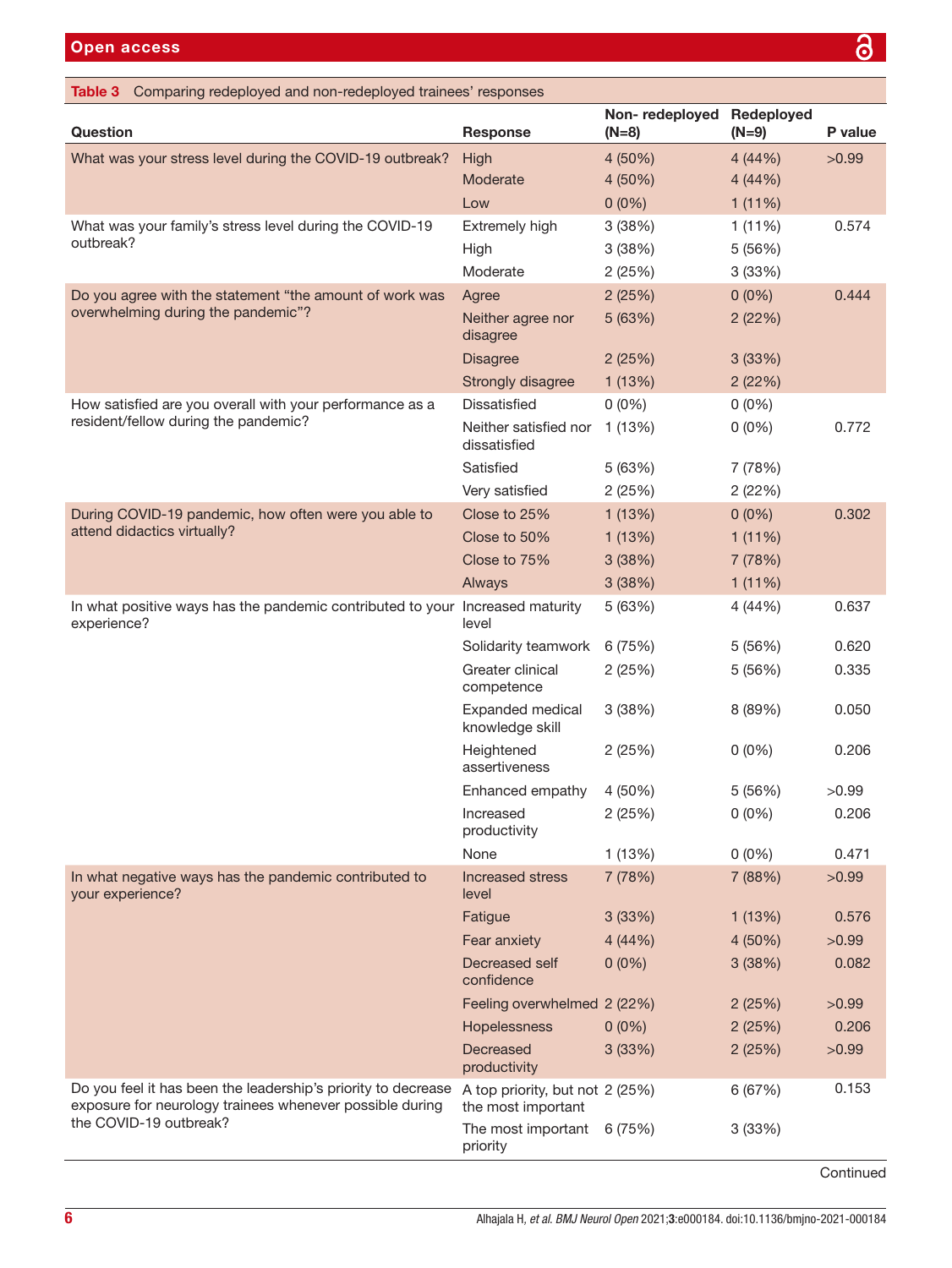| <b>ROBE OF CONTRIGUES</b>                                                                  |                                       |                           |                       |         |
|--------------------------------------------------------------------------------------------|---------------------------------------|---------------------------|-----------------------|---------|
| Question                                                                                   | <b>Response</b>                       | Non-redeployed<br>$(N=8)$ | Redeployed<br>$(N=9)$ | P value |
| How would you rate the support provided by the leadership Exceeded<br>during the pandemic? | expectations                          | $4(50\%)$                 | 6(67%)                | 0.637   |
|                                                                                            | Met expectations                      | $4(50\%)$                 | 3(33%)                |         |
| How satisfied were you with the resources for emotional<br>support made available to you?  | Dissatisfied                          | $0(0\%)$                  | $0(0\%)$              |         |
|                                                                                            | Neither satisfied nor<br>dissatisfied | 3(38%)                    | $0(0\%)$              | 0.128   |
|                                                                                            | Satisfied                             | 4 (50%)                   | 5(56%)                |         |
|                                                                                            | Very satisfied                        | 1 (13%)                   | 4 (44%)               |         |

described our experience and challenges as a Neurology Department at the beginning of the pandemic.<sup>4</sup> In this study, we surveyed our own neurology trainees and teaching faculty using two anonymous and voluntary webbased questionnaires to assess their viewpoints on the impacts the pandemic had on our trainees' well-being, performance, education and clinical experience. To our knowledge, this is the first study to analyse and compare perceptions through surveying both neurology faculty and trainees at a teaching institution serving an area hit hard by the early COVID-19 pandemic.

In 2020, during the first wave of the pandemic, the Neurology Department at HFHS was composed of 42 teaching faculty, 24 adult neurology residents with 6 residents in each PGY level and 7 fellows. Most of our inpatient services, with the exception of the neurointensive care unit, were converted to isolation units to accommodate a rising number of patients with COVID-19 while hospitalisations for neurological diagnoses experienced a sharp decline, as reported by ourselves and others.  $45$  Eighteen of the 24 neurology residents and 3 of the 7 fellows were redeployed to cover COVID-19 services. The residency programme director and chief residents together determined which residents were to be redeployed based on the residents' rotation schedules. Priority was to redeploy second- and third-year neurology residents who were on elective rotations, keeping in mind programme and graduation requirements. General and specialty neurology clinics were closed for in-person encounters and converted to telehealth visits. All educational activities migrated to virtual platforms in observance of the strict social distancing policies enforced by the hospital's administration.

The majority of trainees reported high personal and family stress levels, whether redeployed to COVID-19 units or not. The stress was mainly imputed to fears of exposing family members but also concerns with training being disrupted and graduation being delayed should the redeployment last longer than a couple of months. Importantly, the majority of residents thought that their training experience during the pandemic was a fulfilling one (59%) and, surprisingly, although not statistically significant, more redeployed trainees reported a positive

experience than those who were not redeployed (67% vs 50%). This observation likely stems from the fact that a larger number of them felt that their medical knowledge and skill set were significantly expanded as a result of caring for patients with COVID-19 and a sense of making a significant contribution in the treatment and improvement of these patients. Despite the uncertainty and increased stress levels, both trainees and faculty took ownership of education and wellness by sharing ideas on how to creatively respond to the current crisis. This included knowledge sharing, launching research projects, and conducting daily virtual meetings with department leadership for updates and available resources that helped foster transparency and address resident concerns. The department put an emphasis on mental health and wellness in particular, with a variety of resources made available. Faculty also prioritised resident safety by incorporating innovative ways to reduce trainee exposure. For example COVID-19 patients in COVID-19 units were virtually pre-rounded, and faculty went in alone to examine the patients to reduce potential trainee viral exposure. Similarly, on consultation services, the majority of the team remained outside of the room while only faculty examined the patients.

Faculty's outlook on the impact of the pandemic on residents' medical education was, however, more divided. While the trainees' perception was a predominantly positive one, our surveys indicate that faculty were evenly divided between positive, neutral, and negative impressions. Approximately 40% of surveyed faculty thought that the pandemic had at least moderately interfered with resident education, although none of them believed that the redeployment had been inappropriate. The concern by many faculty who thought that the impact had been a negative one is in line with the reduced exposure of trainees to neurodiagnostic rotations such as electromyography, electroencephalography and transcranial doppler ultrasound, as nearly all non-urgent outpatient procedures were halted for several months. Finally, migration to virtual learning was positively received, as 70% of trainees and 52% of faculty who answered the surveys were interested in pursuing more virtual avenues for didactics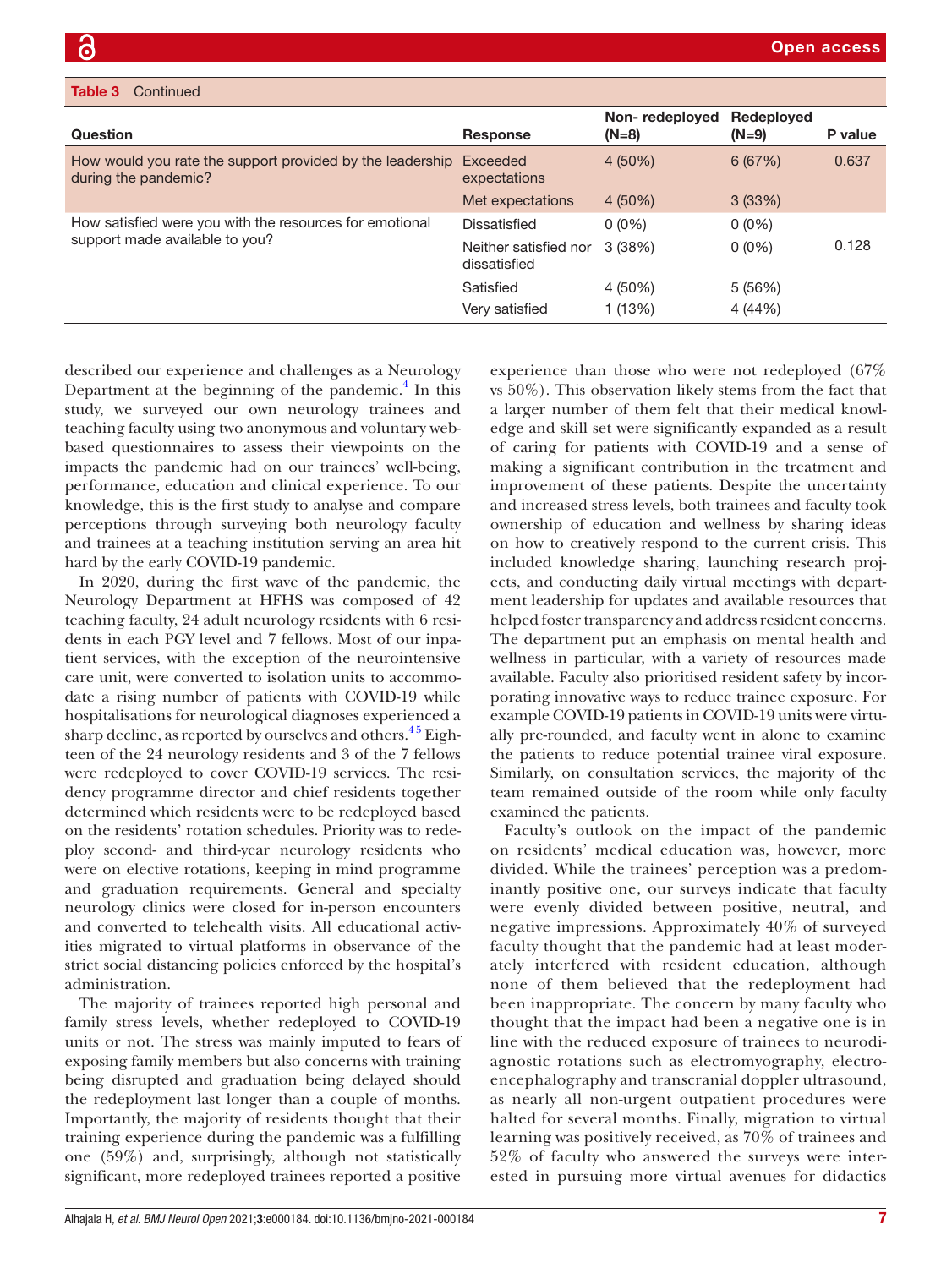<span id="page-8-0"></span>Table 4 Faculty survey results

| <b>Table 4</b> Faculty survey results                                     |                                                  |          |
|---------------------------------------------------------------------------|--------------------------------------------------|----------|
| Question                                                                  | <b>Response</b>                                  | $(N=25)$ |
| Have you significantly interacted with residents during the pandemic? Yes |                                                  | 22 (88%) |
|                                                                           | <b>No</b>                                        | 3(12%)   |
| In what capacity have you interacted with residents during the            | Mentorship                                       | 8 (32%)  |
| pandemic?                                                                 | Direct supervision in outpatient                 | 14 (56%) |
|                                                                           | Direct supervision in inpatient                  | 13 (52%) |
|                                                                           | <b>Didactics</b>                                 | 10 (40%) |
|                                                                           | Research                                         | 12 (48%) |
| Have you witnessed emotional distress in residents?                       | <b>Yes</b>                                       | 9(36%)   |
|                                                                           | <b>No</b>                                        | 16 (64%) |
| Have residents reached out to you for emotional/mental support            | Yes                                              | 2(8%)    |
| related to the pandemic?                                                  | No                                               | 23 (92%) |
| How prepared did you feel in providing the residents emotional            | I did not provide emotional support              | 4 (16%)  |
| support?                                                                  | Not prepared at all                              | $0(0\%)$ |
|                                                                           | Somewhat unprepared                              | 1(4%)    |
|                                                                           | Somewhat prepared                                | 12 (48%) |
|                                                                           | Very prepared                                    | 8 (32%)  |
| How satisfied are you with the didactics the residents have received      | Very dissatisfied                                | 1(4%)    |
| during the pandemic?                                                      | Dissatisfied                                     | 2(8%)    |
|                                                                           | Neither satisfied nor dissatisfied               | 9(36%)   |
|                                                                           | Satisfied                                        | 7 (28%)  |
|                                                                           | Very satisfied                                   | 6 (24%)  |
| How satisfied are you with your personal contribution to resident         | I did not contribute                             | 1(4%)    |
| education and mentorship during the pandemic?                             | Very dissatisfied                                | 2(8%)    |
|                                                                           | <b>Dissatisfied</b>                              | 1(4%)    |
|                                                                           | Neither satisfied nor dissatisfied               | 6(24%)   |
|                                                                           | Satisfied                                        | 8 (32%)  |
|                                                                           | Very satisfied                                   | 7 (28%)  |
| Did you participate in giving virtual lectures to residents during the    | Yes                                              | 13 (52%) |
| pandemic?                                                                 | <b>No</b>                                        | 12 (48%) |
| How satisfied are you with the audio/visual quality of the virtual        | Very dissatisfied                                | $0(0\%)$ |
| lectures you gave during the pandemic?                                    | <b>Dissatisfied</b>                              | 2(15%)   |
|                                                                           | Neither satisfied nor dissatisfied               | 1(8%)    |
|                                                                           | Satisfied                                        | 7(54%)   |
|                                                                           | Very satisfied                                   | 3(23%)   |
| How interested would you be to continue giving certain teaching           | Not at all interested- it is useless             | $0(0\%)$ |
| opportunities virtually after the pandemic resolves?                      | Not so interested- it has limited use            | 4 (16%)  |
|                                                                           | Somewhat interested                              | 8 (32%)  |
|                                                                           | Very interested- it is helpful but not essential | 5 (20%)  |
|                                                                           | Extremely interested- it is essential            | 8 (32%)  |
| In your opinion, what kind of impact has the pandemic had on              | Negative                                         | 8 (32%)  |
| resident's education?                                                     | <b>Neutral</b>                                   | 8 (32%)  |
|                                                                           | Positive                                         | 9(36%)   |
|                                                                           |                                                  |          |

Continued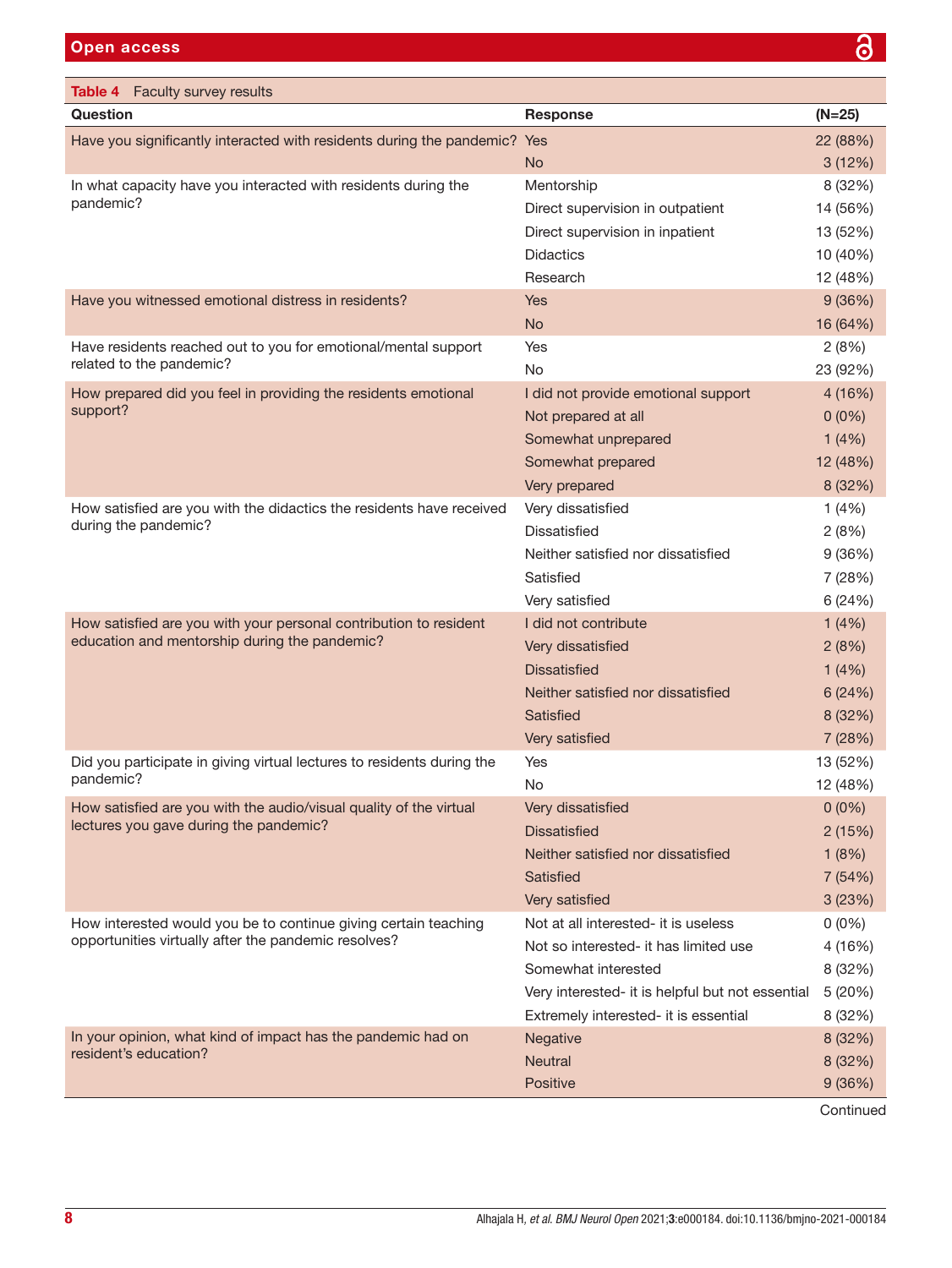| Continued<br>Table 4                                                                      |                                    |          |
|-------------------------------------------------------------------------------------------|------------------------------------|----------|
| Question                                                                                  | <b>Response</b>                    | $(N=25)$ |
| Do you think that neurology residents redeployment to COVID-19<br>units was appropriate?  | Strongly disagree                  | $0(0\%)$ |
|                                                                                           | <b>Disagree</b>                    | $0(0\%)$ |
|                                                                                           | Neither agree nor disagr345tyee    | 4 (16%)  |
|                                                                                           | Agree                              | 14 (56%) |
|                                                                                           | Strongly agree                     | 7 (28%)  |
| How satisfied are you with the communication related to                                   | Very dissatisfied                  | $0(0\%)$ |
| redeployment strategies you have received from administration and<br>programme directors? | <b>Dissatisfied</b>                | $0(0\%)$ |
|                                                                                           | Neither satisfied nor dissatisfied | 9(36%)   |
|                                                                                           | Satisfied                          | 8(32%)   |
|                                                                                           | Very satisfied                     | 8(32%)   |
| Do you think that redeployment has interfered significantly with                          | Not at all                         | 4 (16%)  |
| resident education?                                                                       | A little                           | 11 (44%) |
|                                                                                           | Moderately                         | 7 (28%)  |
|                                                                                           | A lot                              | 3(12%)   |
|                                                                                           | A great deal                       | $0(0\%)$ |

in the future. This may potentially become important as virtual online platforms have experienced a sharp increase in utilisation during the pandemic and can now provide trainees on off-site rotations the ability to attend lectures remotely, even as normalcy returns.

The impact of the COVID-19 pandemic on postgraduate medical education has been published in several papers,  $67$  a few of which have used surveys. For instance, surveys of surgical residents reported reduction in clinical exposure with the cancellation of elective surgeries and limited operative time. $8-10$ Similar to our findings, one study found that residents reported higher levels of stress that were attributed to uncertainty, decrease in clinical exposure, and concern for visa situations.[11](#page-10-6) Our study was innovative in that it was designed to take into consideration both trainee and teaching faculty viewpoints on various aspects of postgraduate neurological medical education during

<span id="page-9-0"></span>

| Comparing residents and faculty's responses<br>Table 5 |                                 |                             |                            |         |
|--------------------------------------------------------|---------------------------------|-----------------------------|----------------------------|---------|
| Question                                               | <b>Response</b>                 | <b>Trainees</b><br>$(N=17)$ | <b>Faculty</b><br>$(N=25)$ | P value |
| In what positive ways has the pandemic                 | Increased maturity level        | 9(53%)                      | 16 (64%)                   | 0.534   |
| contributed to residents' experience?                  | Solidarity/teamwork             | 11 (65%)                    | 21 (84%)                   | 0.268   |
|                                                        | Greater clinical competence     | 7(41%)                      | 8(32%)                     | 0.744   |
|                                                        | Expanded medical knowledge      | 11 (65%)                    | 12 (48%)                   | 0.353   |
|                                                        | <b>Heightened assertiveness</b> | 2(12%)                      | 8(32%)                     | 0.162   |
|                                                        | Enhanced empathy                | 9(53%)                      | 19 (76%)                   | 0.184   |
|                                                        | Increased productivity          | 2(12%)                      | 4(16%)                     | >0.99   |
|                                                        | <b>None</b>                     | 1(6%)                       | 2(8%)                      | >0.99   |
| In what negative ways has the pandemic                 | Increased stress                | 14 (82%)                    | 18 (72%)                   | 0.490   |
| contributed to residents' experience?                  | Increased fatigue               | 4(24%)                      | 7 (28%)                    | >0.99   |
|                                                        | Fear/anxiety                    | 8 (47%)                     | 18 (72%)                   | 0.121   |
|                                                        | Decreased self confidence       | 3(18%)                      | 2(8%)                      | 0.379   |
|                                                        | Feeling overwhelmed             | 4 (24%)                     | 11 (44%)                   | 0.207   |
|                                                        | Hopelessness                    | 2(12%)                      | 3(12%)                     | >0.99   |
|                                                        | Decreased productivity          | 5(29%)                      | 6(24%)                     | 0.733   |
|                                                        | Decreased sleep                 | $0(0\%)$                    | 4 (16%)                    | 0.134   |
|                                                        | None                            | $0(0\%)$                    | 3(12%)                     | 0.260   |